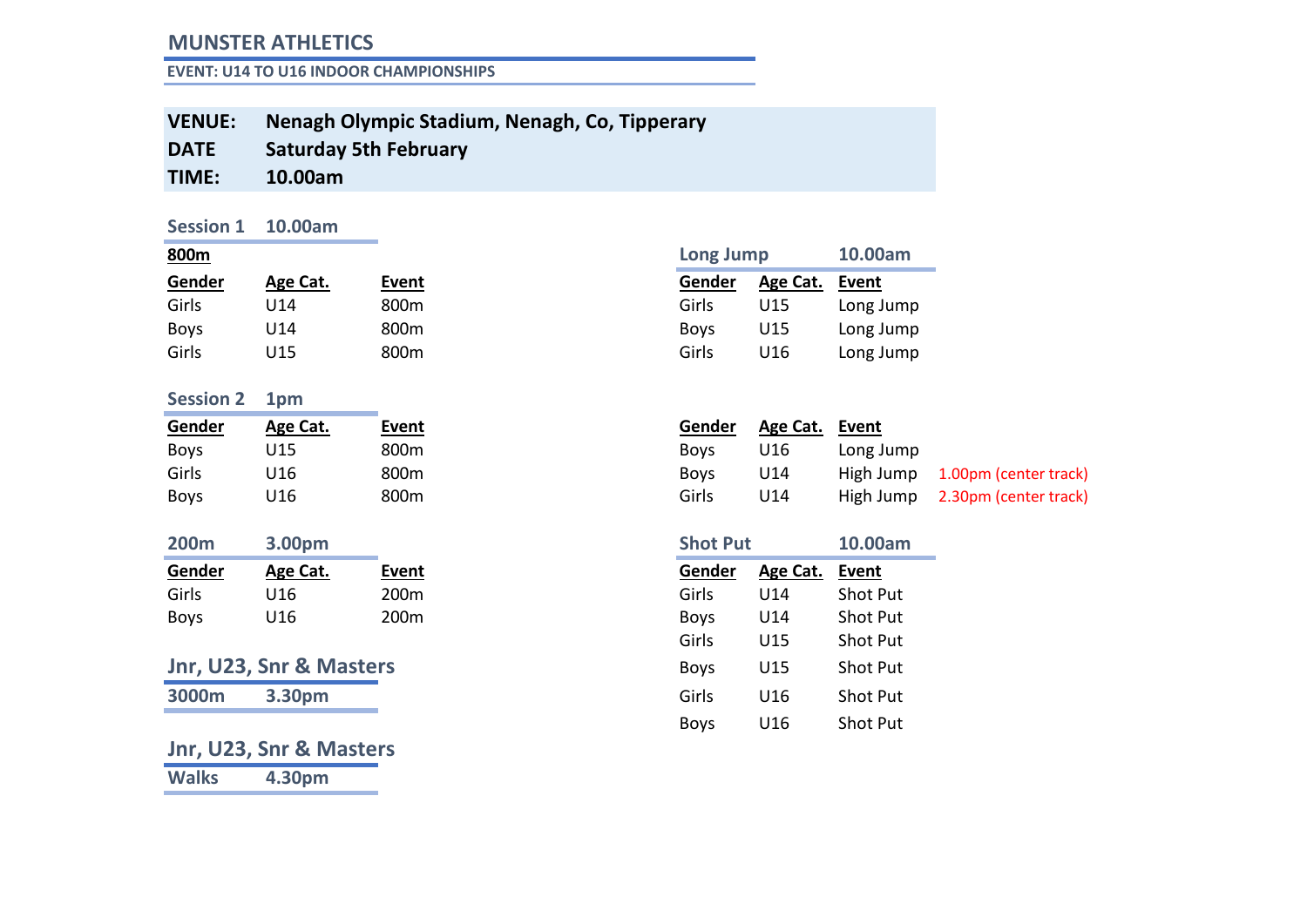**EVENT: U14 TO U16 INDOOR CHAMPIONSHIPS**

#### **VENUE: Nenagh Olympic Stadium, Nenagh, Co, Tipperary**

**DATE Saturday 12th February**

**TIME: 10.00am**

| <b>Sprints</b> |          | 10.00am         |             | <b>Triple &amp; Long Jump</b> |             |
|----------------|----------|-----------------|-------------|-------------------------------|-------------|
| Gender         | Age Cat. | <b>Event</b>    | Gender      | Age Cat.                      | Event       |
| Girls          | U14      | 60m             | Girls       | U16                           | Triple Jump |
| <b>Boys</b>    | U14      | 60 <sub>m</sub> | <b>Boys</b> | U16                           | Triple Jump |
| Girls          | U15      | 60 <sub>m</sub> | Girls       | U <sub>14</sub>               | Long Jump   |
| <b>Boys</b>    | U15      | 60 <sub>m</sub> | <b>Boys</b> | U14                           | Long Jump   |
| Girls          | U16      | 60 <sub>m</sub> |             |                               |             |
| <b>Boys</b>    | U16      | 60 <sub>m</sub> |             |                               |             |

| <b>Walks</b> | after sprints |           |
|--------------|---------------|-----------|
|              | U14-U15       | 1k walk   |
|              | U16-U19       | 1.5k walk |

| Gender      | Age Cat. | <b>Event</b> |
|-------------|----------|--------------|
| Girls       | U14      | 60mH (2'3")  |
| <b>Boys</b> | U14      | 60mH (2'6")  |
| Girls       | U15      | 60mH (2'6")  |
| Girls       | U16      | 60mH (2'6")  |
| <b>Boys</b> | U15      | 60mH (2'9")  |
| <b>Boys</b> | U16      | 60mH (2'9")  |

| <b>Sprints</b> |          | 10.00am         |             | <b>Triple &amp; Long Jump</b> |             | 10.00am |
|----------------|----------|-----------------|-------------|-------------------------------|-------------|---------|
| Gender         | Age Cat. | <b>Event</b>    | Gender      | Age Cat.                      | Event       |         |
| Girls          | J14      | 60m             | Girls       | U16                           | Triple Jump |         |
| Boys           | U14      | 60m             | <b>Boys</b> | U16                           | Triple Jump |         |
| Girls          | U15      | 60 <sub>m</sub> | Girls       | U14                           | Long Jump   |         |
| Boys           | J15      | 60 <sub>m</sub> | <b>Boys</b> | U14                           | Long Jump   |         |

| <b>Walks</b>   | after sprints |           |
|----------------|---------------|-----------|
|                | U14-U15       | 1k walk   |
|                | U16-U19       | 1.5k walk |
|                |               |           |
| <b>Hurdles</b> |               |           |
| Gender         | Age Cat.      | Event     |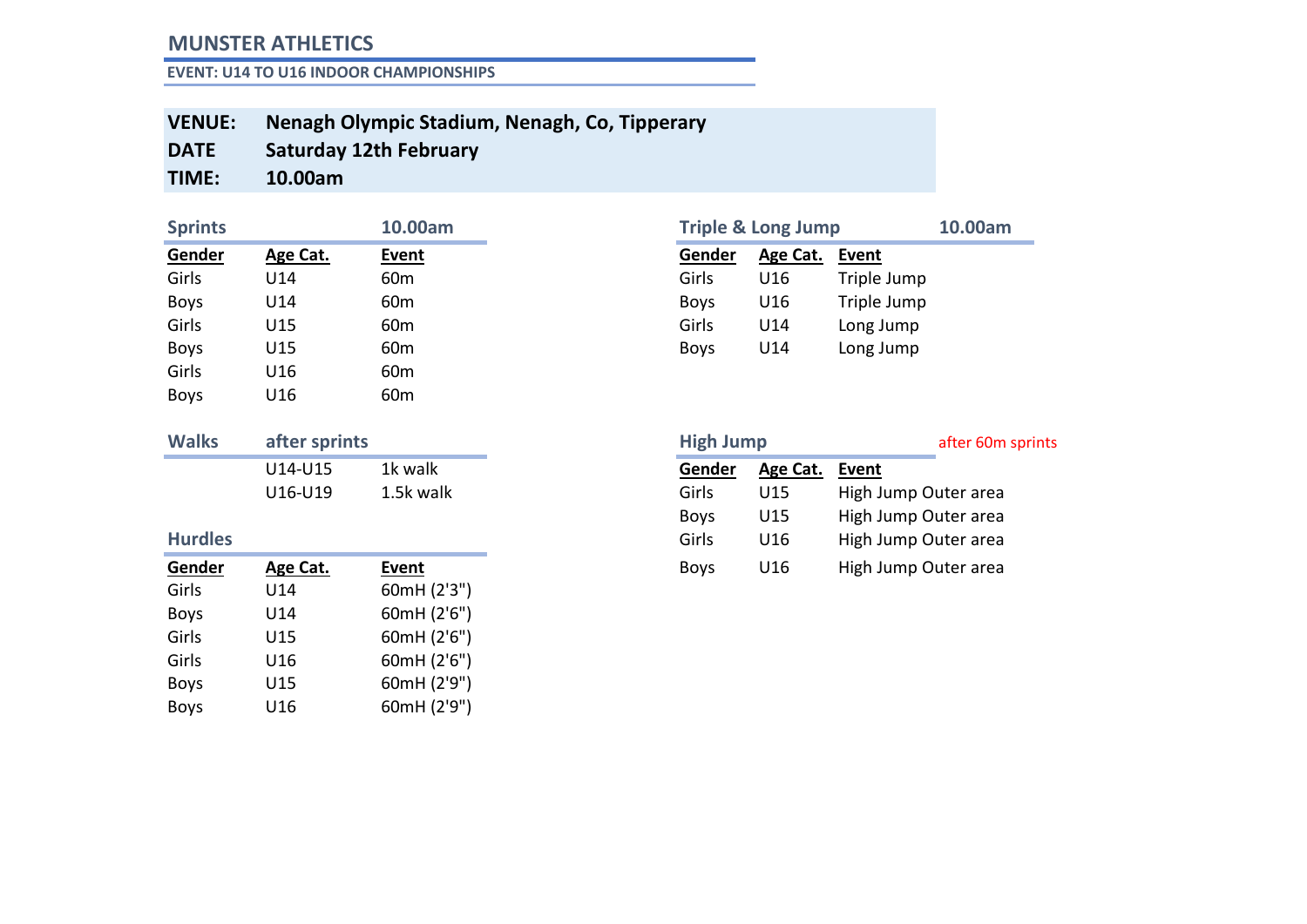**EVENT: U12 TO U19 INDOOR CHAMPIONSHIPS**

- **VENUE: Nenagh Olympic Stadium, Nenagh, Co, Tipperary**
- **DATE Saturday 19th February**
- **TIME: 10.00am**

| <b>Hurdles</b> |          | 10.00am     |             | <b>High Jump &amp; Long Jump</b> |           |
|----------------|----------|-------------|-------------|----------------------------------|-----------|
| Gender         | Age Cat. | Event       | Gender      | Age Cat.                         | Event     |
| Girls          | U13      | 60mH (2'3") | Girls       | U12                              | Long Jump |
| <b>Boys</b>    | U13      | 60mH (2'3") | <b>Boys</b> | U12                              | Long Jump |
| Girls          | U17      | 60mH (2'6") | Girls       | U13                              | High Jump |
| Girls          | U18      | 60mH (2'6") | <b>Boys</b> | U13                              | High Jump |
| Girls          | U19      | 60mH (2'9") | Girls       | U12                              | High Jump |
| <b>Boys</b>    | U17      | 60mH (3'0") | <b>Boys</b> | U12                              | High Jump |
| <b>Boys</b>    | U18      | 60mH (3'0") | Girls       | U13                              | Long Jump |
| <b>Boys</b>    | U19      | 60mH (3'3") | <b>Boys</b> | U13                              | Long Jump |

| Gender      | Age Cat. | <b>Event</b> | Gender             | Age Cat. | <b>Event</b> |
|-------------|----------|--------------|--------------------|----------|--------------|
| Girls       | U12      | 600m         | Girls              | U17      | High J       |
| <b>Boys</b> | U12      | 600m         | <b>Boys</b>        | U17      | High J       |
| Girls       | U13      | 600m         | Girls              | U18      | High J       |
| <b>Boys</b> | U13      | 600m         | <b>Boys</b>        | U18      | High J       |
| Girls       | U17      | 200m         | Girls              | U19      | High J       |
| <b>Boys</b> | U17      | 200m         | <b>Boys</b>        | U19      | High J       |
| Girls       | U18      | 200m         |                    |          |              |
| <b>Boys</b> | U18      | 200m         | <b>Triple Jump</b> |          |              |
| Girls       | U19      | 200m         | Gender             | Age Cat. | <b>Event</b> |
| <b>Boys</b> | U19      | 200m         | Girls              | U17      | Triple       |

| <b>Hurdles</b> |          | 10.00am     |             | <b>High Jump &amp; Long Jump</b> | 10.00am              |
|----------------|----------|-------------|-------------|----------------------------------|----------------------|
| Gender         | Age Cat. | Event       | Gender      | Age Cat.                         | Event                |
| Girls          | U13      | 60mH (2'3") | Girls       | U12                              | Long Jump            |
| <b>Boys</b>    | U13      | 60mH (2'3") | <b>Boys</b> | U12                              | Long Jump            |
| Girls          | U17      | 60mH (2'6") | Girls       | U13                              | High Jump Outer area |
| Girls          | U18      | 60mH (2'6") | <b>Boys</b> | U13                              | High Jump Outer area |
| Girls          | U19      | 60mH (2'9") | Girls       | U12                              | High Jump Outer area |
| <b>Boys</b>    | U17      | 60mH (3'0") | <b>Boys</b> | U12                              | High Jump Outer area |
| <b>Boys</b>    | U18      | 60mH (3'0") | Girls       | U13                              | Long Jump            |
| <b>Boys</b>    | U19      | 60mH (3'3") | <b>Boys</b> | U13                              | Long Jump            |

# **600m-200m High Jump after hurdles**

| High Jump Center track |
|------------------------|
| High Jump Center track |
| High Jump Center track |
| High Jump Center track |
| High Jump Center track |
| High Jump Center track |
|                        |

| <b>Boys</b> | U18 | 200m | <b>Triple Jump</b> |          |             | 10.00am |
|-------------|-----|------|--------------------|----------|-------------|---------|
| Girls       | U19 | 200m | Gender             | Age Cat. | Event       |         |
| <b>Boys</b> | U19 | 200m | Girls              | U17      | Triple Jump |         |
|             |     |      | <b>Boys</b>        | U17      | Triple Jump |         |
|             |     |      | Girls              | U18      | Triple Jump |         |
|             |     |      | <b>Boys</b>        | U18      | Triple Jump |         |
|             |     |      | Girls              | U19      | Triple Jump |         |
|             |     |      | <b>Boys</b>        | U19      | Triple Jump |         |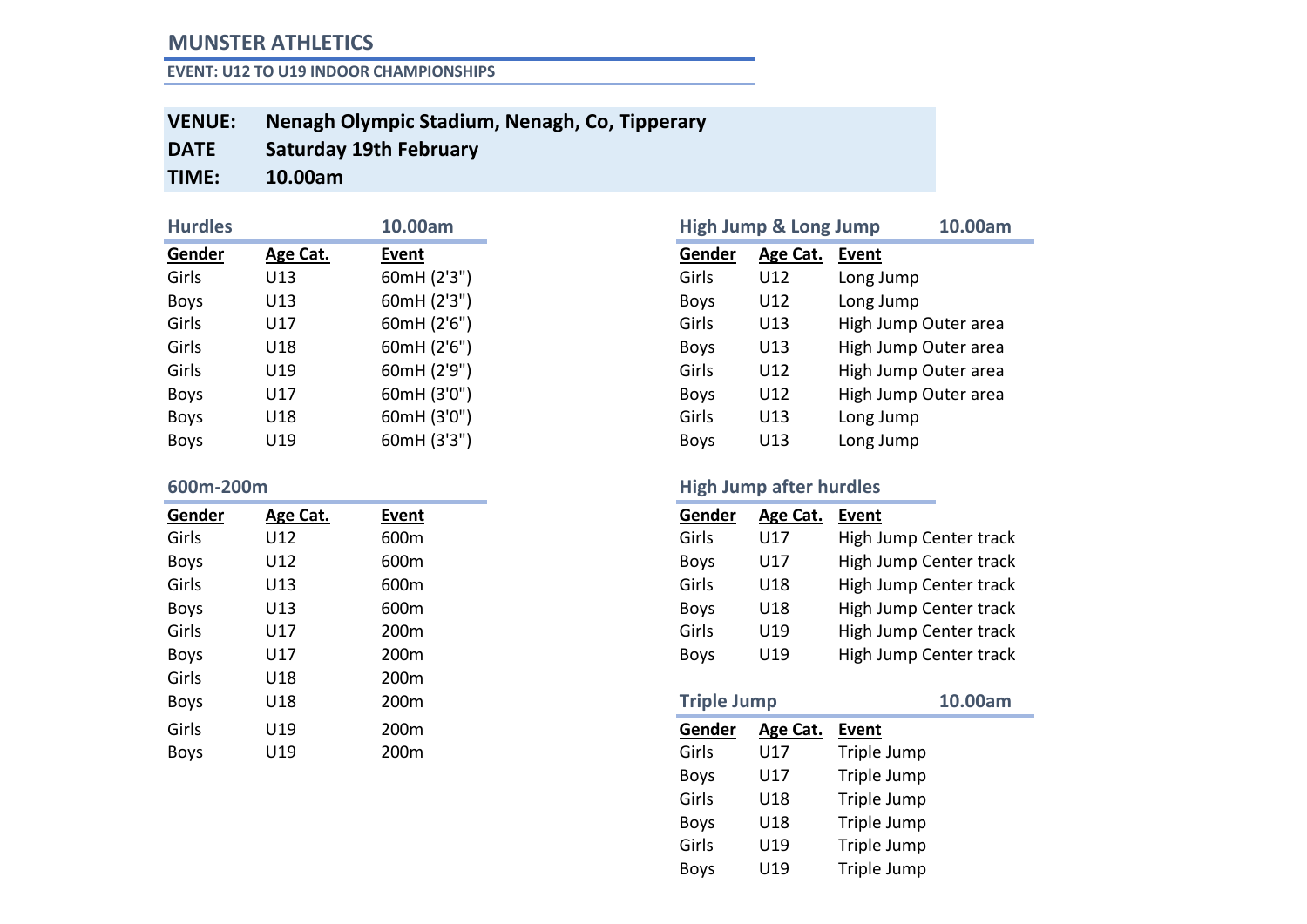**EVENT: U12 TO U19 INDOOR CHAMPIONSHIPS**

- **VENUE: Nenagh Olympic Stadium, Nenagh, Co, Tipperary**
- **DATE Sunday 20th February**
- **TIME: 10.00am**

| <b>Sprints</b> |                   | 10.00am         | <b>Long Jump</b> |                            | 10.00am              |
|----------------|-------------------|-----------------|------------------|----------------------------|----------------------|
| Gender         | Age Cat.          | Event           | Gender           | Age Cat.                   | Event                |
| Girls          | U12               | 60 <sub>m</sub> | <b>Boys</b>      | U17                        | Long Jump            |
| <b>Boys</b>    | U12               | 60 <sub>m</sub> | <b>Boys</b>      | U18                        | Long Jump            |
| Girls          | U13               | 60 <sub>m</sub> | <b>Boys</b>      | U19                        | Long Jump            |
| <b>Boys</b>    | U13               | 60 <sub>m</sub> | Girls            | U17                        | Long Jump            |
| Girls          | U17               | 60 <sub>m</sub> | Girls            | U18                        | Long Jump            |
| <b>Boys</b>    | U17               | 60 <sub>m</sub> | Girls            | U19                        | Long Jump            |
| Girls          | U18               | 60 <sub>m</sub> |                  |                            |                      |
| <b>Boys</b>    | U18               | 60 <sub>m</sub> |                  | <b>Pole Vault all ages</b> |                      |
| Girls          | U19               | 60 <sub>m</sub> | <b>Boys</b>      |                            | 9.30am warm up & 1   |
| <b>Boys</b>    | U19               | 60 <sub>m</sub> | Girls            |                            | 1.00pm warm up $& 2$ |
| 800m           | after 60m sprints |                 | <b>Shot Put</b>  |                            | 10.00am              |

| -----       | <u>GIVCI OUIII OMIIIIU</u> |                  | --------    |          |             |
|-------------|----------------------------|------------------|-------------|----------|-------------|
| Gender      | Age Cat.                   | Event            | Gender      | Age Cat. | Event       |
| Girls       | U17                        | 800 <sub>m</sub> | Girls       | U17-18   | Shot Put 3k |
| <b>Boys</b> | U17                        | 800 <sub>m</sub> | Girls       | U19      | Shot Put 4k |
| Girls       | U18                        | 800 <sub>m</sub> | Girls       | U12      | Shot Put 2k |
| <b>Boys</b> | U18                        | 800 <sub>m</sub> | <b>Boys</b> | U12      | Shot Put 2k |
| Girls       | U19                        | 800m             | Girls       | U13      | Shot Put 2k |
| <b>Boys</b> | U19                        | 800m             | <b>Boys</b> | U13      | Shot Put 2k |

| <b>Long Jump</b> |          | 10.00am      |
|------------------|----------|--------------|
| Gender           | Age Cat. | <b>Event</b> |
| <b>Boys</b>      | U17      | Long Jump    |
| <b>Boys</b>      | U18      | Long Jump    |
| <b>Boys</b>      | U19      | Long Jump    |
| Girls            | U17      | Long Jump    |
| Girls            | U18      | Long Jump    |
| Girls            | U19      | Long Jump    |

#### **Pole Vault all ages**

| Girls       | U19 | 60 <sub>m</sub> | <b>Bovs</b> | 9.30am warm up & 10.00am competition start |
|-------------|-----|-----------------|-------------|--------------------------------------------|
| <b>Boys</b> | U19 | 60 <sub>m</sub> | Girls       | 1.00pm warm up & 2.00pm compeition start   |

| <b>Shot Put</b> |          | 10.00am     |
|-----------------|----------|-------------|
| Gender          | Age Cat. | Event       |
| Girls           | U17-18   | Shot Put 3k |
| Girls           | U19      | Shot Put 4k |
| Girls           | U12      | Shot Put 2k |
| <b>Boys</b>     | U12      | Shot Put 2k |
| Girls           | U13      | Shot Put 2k |
| <b>Boys</b>     | U13      | Shot Put 2k |
| <b>Boys</b>     | U17-18   | Shot Put 5k |
| <b>Boys</b>     | U19      | Shot Put 6k |